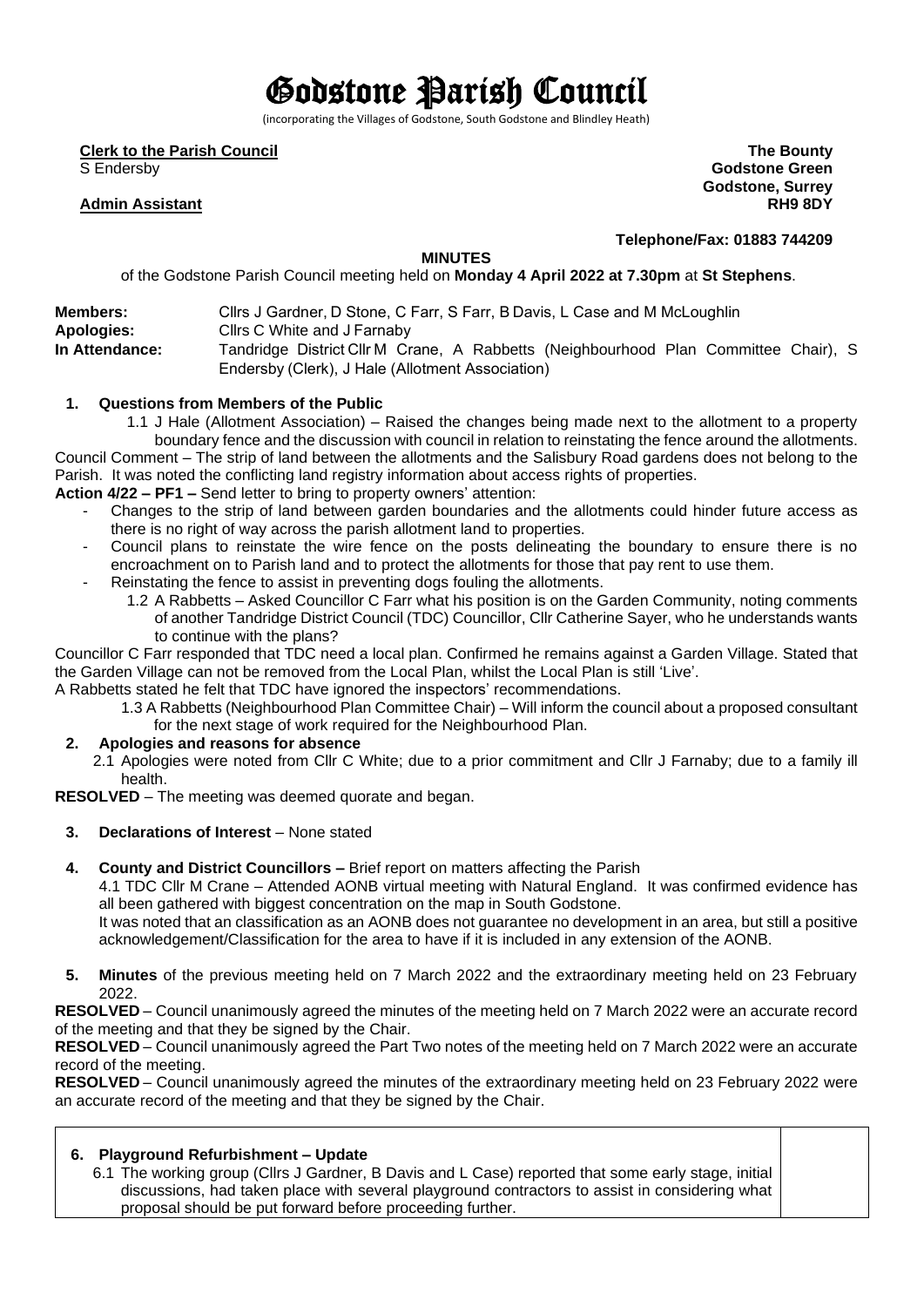| including a visit to the playground on Godstone Green, which had been very informative and had                                                                                                                                                                                                                                                                                                                                                                                                                                                                                                                                                                                                                                                                                                                                                                                                                                                                                                                                                                                            |            |  |  |  |
|-------------------------------------------------------------------------------------------------------------------------------------------------------------------------------------------------------------------------------------------------------------------------------------------------------------------------------------------------------------------------------------------------------------------------------------------------------------------------------------------------------------------------------------------------------------------------------------------------------------------------------------------------------------------------------------------------------------------------------------------------------------------------------------------------------------------------------------------------------------------------------------------------------------------------------------------------------------------------------------------------------------------------------------------------------------------------------------------|------------|--|--|--|
|                                                                                                                                                                                                                                                                                                                                                                                                                                                                                                                                                                                                                                                                                                                                                                                                                                                                                                                                                                                                                                                                                           |            |  |  |  |
| prompted reflection on how well certain equipment in the parish playground was used.                                                                                                                                                                                                                                                                                                                                                                                                                                                                                                                                                                                                                                                                                                                                                                                                                                                                                                                                                                                                      |            |  |  |  |
| RECOMMENDATON: Subject to an appropriate inspection, keep the embankment slide; junior climbing                                                                                                                                                                                                                                                                                                                                                                                                                                                                                                                                                                                                                                                                                                                                                                                                                                                                                                                                                                                           |            |  |  |  |
| frame and all three sets of swings. Removing the bund which is the current boundary and replacing with                                                                                                                                                                                                                                                                                                                                                                                                                                                                                                                                                                                                                                                                                                                                                                                                                                                                                                                                                                                    |            |  |  |  |
| a hoop top fence will create more room for new pieces of equipment.                                                                                                                                                                                                                                                                                                                                                                                                                                                                                                                                                                                                                                                                                                                                                                                                                                                                                                                                                                                                                       |            |  |  |  |
| RECOMMENDATON: Prepare a CAD plan of the current playground to assist in the planning any                                                                                                                                                                                                                                                                                                                                                                                                                                                                                                                                                                                                                                                                                                                                                                                                                                                                                                                                                                                                 |            |  |  |  |
| changes to the playground.                                                                                                                                                                                                                                                                                                                                                                                                                                                                                                                                                                                                                                                                                                                                                                                                                                                                                                                                                                                                                                                                |            |  |  |  |
| Action 4/22 - 1 - Confirm instructions to local architectural consultant to prepare a CAD drawing of the                                                                                                                                                                                                                                                                                                                                                                                                                                                                                                                                                                                                                                                                                                                                                                                                                                                                                                                                                                                  |            |  |  |  |
| current playground. Clerk to provide PO number and confirm instruction.                                                                                                                                                                                                                                                                                                                                                                                                                                                                                                                                                                                                                                                                                                                                                                                                                                                                                                                                                                                                                   |            |  |  |  |
| 6.3 Cllr C Farr asked why initial information from playground contractors had not been shared with                                                                                                                                                                                                                                                                                                                                                                                                                                                                                                                                                                                                                                                                                                                                                                                                                                                                                                                                                                                        |            |  |  |  |
| full council, further noting that he believed he was part of the working group. Cllr C Farr stated                                                                                                                                                                                                                                                                                                                                                                                                                                                                                                                                                                                                                                                                                                                                                                                                                                                                                                                                                                                        |            |  |  |  |
| he felt that decisions were being made which he was being excluded from.                                                                                                                                                                                                                                                                                                                                                                                                                                                                                                                                                                                                                                                                                                                                                                                                                                                                                                                                                                                                                  |            |  |  |  |
| 6.4 The working group stated no intention of excluding council from decision making and the                                                                                                                                                                                                                                                                                                                                                                                                                                                                                                                                                                                                                                                                                                                                                                                                                                                                                                                                                                                               |            |  |  |  |
| recollection of those included in the working group differed.                                                                                                                                                                                                                                                                                                                                                                                                                                                                                                                                                                                                                                                                                                                                                                                                                                                                                                                                                                                                                             |            |  |  |  |
| <b>Action 4/22 - 2 - The following actions were agreed:</b>                                                                                                                                                                                                                                                                                                                                                                                                                                                                                                                                                                                                                                                                                                                                                                                                                                                                                                                                                                                                                               |            |  |  |  |
| 1. Plan of Equipment - Tender document/specification drafted to include expectations/plans for the                                                                                                                                                                                                                                                                                                                                                                                                                                                                                                                                                                                                                                                                                                                                                                                                                                                                                                                                                                                        | Working    |  |  |  |
| current equipment.                                                                                                                                                                                                                                                                                                                                                                                                                                                                                                                                                                                                                                                                                                                                                                                                                                                                                                                                                                                                                                                                        | Group      |  |  |  |
|                                                                                                                                                                                                                                                                                                                                                                                                                                                                                                                                                                                                                                                                                                                                                                                                                                                                                                                                                                                                                                                                                           |            |  |  |  |
| 2. Plan of playground area - CAD drawing of the current playground to be provided to full council.                                                                                                                                                                                                                                                                                                                                                                                                                                                                                                                                                                                                                                                                                                                                                                                                                                                                                                                                                                                        | LC, BD     |  |  |  |
| 3. Plan of New Equipment - Include in Tender specification list of proposed new equipment.                                                                                                                                                                                                                                                                                                                                                                                                                                                                                                                                                                                                                                                                                                                                                                                                                                                                                                                                                                                                | and JG     |  |  |  |
| 4. Plan in relation to Wood report - Noting the potential to keep some of the equipment now being                                                                                                                                                                                                                                                                                                                                                                                                                                                                                                                                                                                                                                                                                                                                                                                                                                                                                                                                                                                         |            |  |  |  |
| muted, to decide if this was a viable and sensible option inspections of all 5 pieces of equipment to                                                                                                                                                                                                                                                                                                                                                                                                                                                                                                                                                                                                                                                                                                                                                                                                                                                                                                                                                                                     | Liaising   |  |  |  |
| be carried out (Basket Swing; 1 bay two seat (Cradle); 1 bay two seat (Flat); Embankment slide; Multi                                                                                                                                                                                                                                                                                                                                                                                                                                                                                                                                                                                                                                                                                                                                                                                                                                                                                                                                                                                     | with Clerk |  |  |  |
| Play (Junior) Climb and slide)                                                                                                                                                                                                                                                                                                                                                                                                                                                                                                                                                                                                                                                                                                                                                                                                                                                                                                                                                                                                                                                            | as         |  |  |  |
| These reports will provide information to full council for decisions to then be agreed on how to move                                                                                                                                                                                                                                                                                                                                                                                                                                                                                                                                                                                                                                                                                                                                                                                                                                                                                                                                                                                     | necessary  |  |  |  |
| forward.                                                                                                                                                                                                                                                                                                                                                                                                                                                                                                                                                                                                                                                                                                                                                                                                                                                                                                                                                                                                                                                                                  |            |  |  |  |
| 6.5 In addition to matters detailed about, the following was also summarised, the aim remains to                                                                                                                                                                                                                                                                                                                                                                                                                                                                                                                                                                                                                                                                                                                                                                                                                                                                                                                                                                                          |            |  |  |  |
| remove sand and change surface and include more items for toddlers.                                                                                                                                                                                                                                                                                                                                                                                                                                                                                                                                                                                                                                                                                                                                                                                                                                                                                                                                                                                                                       |            |  |  |  |
| 6.6 Igas - £1000 awarded and expires 31 April 2023. If not drawn down grant by November 1st 2022,                                                                                                                                                                                                                                                                                                                                                                                                                                                                                                                                                                                                                                                                                                                                                                                                                                                                                                                                                                                         |            |  |  |  |
| report on situation and indicate when council anticipate being ready to draw down the funds.                                                                                                                                                                                                                                                                                                                                                                                                                                                                                                                                                                                                                                                                                                                                                                                                                                                                                                                                                                                              |            |  |  |  |
| 6.7 Report of Glass in the Sand to Parish office - Clerk checked area and none found. Information                                                                                                                                                                                                                                                                                                                                                                                                                                                                                                                                                                                                                                                                                                                                                                                                                                                                                                                                                                                         |            |  |  |  |
| included in councils meeting notes, not specifically discussed.                                                                                                                                                                                                                                                                                                                                                                                                                                                                                                                                                                                                                                                                                                                                                                                                                                                                                                                                                                                                                           |            |  |  |  |
| 7.1 It was confirmed that the Scouts had accepted an offer made by the Parish council to purchase                                                                                                                                                                                                                                                                                                                                                                                                                                                                                                                                                                                                                                                                                                                                                                                                                                                                                                                                                                                         |            |  |  |  |
| the Bounty for £100,000.<br>7.2 It was reported that the District Valuation office was not able to provide the service to prepare a<br>valuation survey due to being too busy.<br>7.3 It was noted in the summary of the meeting sent by the Scouts that the following was stated:<br>'The sale is agreed with the intention that the Bounty remains in Community use and that the<br>agreement contains a clause reflecting this intention.'<br>The council discussed this point in relation to community use being specifically detailed in the<br>sale agreement.<br>Although the councils intention is to informally always endeavour to try and keep the Bounty in<br>community use, councillors do not feel that the council can accept any formal wording or<br>condition in the agreement, in any form, that may in any way prevent the council from having<br>free title to proceed in any manner they may need to in the future, as it would put at risk the<br>ratepayers money that will be used for the purchase and the council have an obligation not to<br>consider this. |            |  |  |  |
| RESOLVED - It was unanimously agreed by council that if the Scouts insist on a condition in relation to<br>community use is to be included in the sale agreement, the matter of purchasing the Bounty with such a<br>stipulation must be referred to full council for the offer to purchase the Bounty to be reconsidered before<br>proceeding further.                                                                                                                                                                                                                                                                                                                                                                                                                                                                                                                                                                                                                                                                                                                                   |            |  |  |  |
| Action 4/22 - 3 - Clerk to confirm if the Scouts will proceed with the sale, with no condition in relation to<br>community use being included in the agreement. Response to be circulated to council by return on<br>receipt.                                                                                                                                                                                                                                                                                                                                                                                                                                                                                                                                                                                                                                                                                                                                                                                                                                                             | Clerk      |  |  |  |
| Action $4/22 - 4 - 1$ twas noted that no further actions be undertaken until full council confirm they are                                                                                                                                                                                                                                                                                                                                                                                                                                                                                                                                                                                                                                                                                                                                                                                                                                                                                                                                                                                |            |  |  |  |
| satisfied in relation to the sale agreement, on clarification of the matter raised in Action $4/22 - 3$ , the                                                                                                                                                                                                                                                                                                                                                                                                                                                                                                                                                                                                                                                                                                                                                                                                                                                                                                                                                                             | Full       |  |  |  |
| following actions to be undertaken:                                                                                                                                                                                                                                                                                                                                                                                                                                                                                                                                                                                                                                                                                                                                                                                                                                                                                                                                                                                                                                                       | council/   |  |  |  |
| a. Clerk to contact a registered property valuer to reconfirm cost.                                                                                                                                                                                                                                                                                                                                                                                                                                                                                                                                                                                                                                                                                                                                                                                                                                                                                                                                                                                                                       | Clerk      |  |  |  |
| b. Clerk to contact solicitors to confirm fees.                                                                                                                                                                                                                                                                                                                                                                                                                                                                                                                                                                                                                                                                                                                                                                                                                                                                                                                                                                                                                                           |            |  |  |  |
| c. Council to consider if costs going to be added to the loan.                                                                                                                                                                                                                                                                                                                                                                                                                                                                                                                                                                                                                                                                                                                                                                                                                                                                                                                                                                                                                            |            |  |  |  |
| d. Completion of the PWLB application, to include confirmation by council of what form the consultation                                                                                                                                                                                                                                                                                                                                                                                                                                                                                                                                                                                                                                                                                                                                                                                                                                                                                                                                                                                   |            |  |  |  |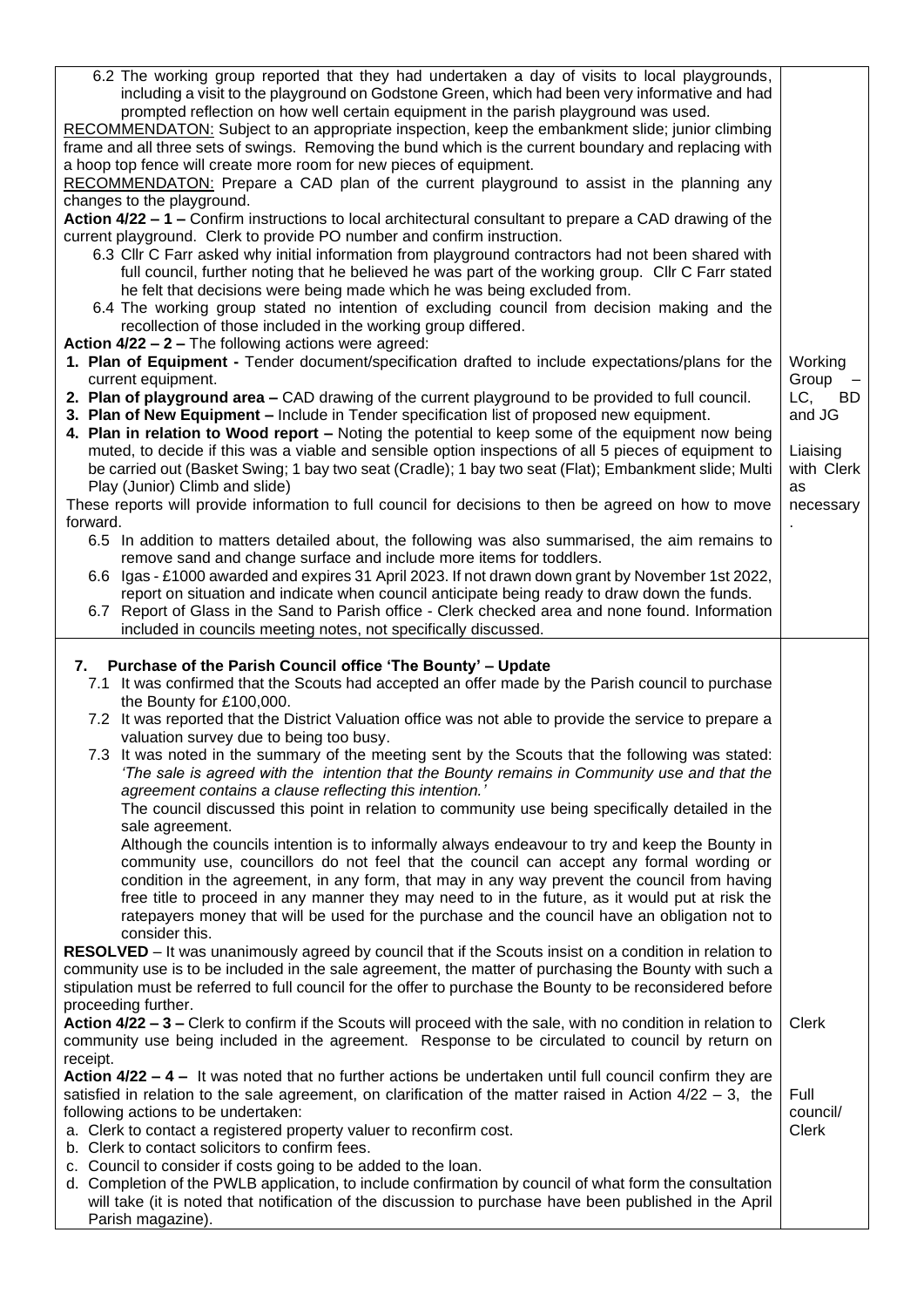| Platinum Jubilee 2022 Plans - Update to include:<br>8.<br>8.1 Confirmation of disabled parking on Godstone Green for the community event on 3 June 2022.<br>This was noted by council.                                                                                                                                                                                                                                                                                                                                                                                                                                                                                                                                                                                                                                                                                                                                                                                                                                                                                                                                                                                                                                                                        |                                    |
|---------------------------------------------------------------------------------------------------------------------------------------------------------------------------------------------------------------------------------------------------------------------------------------------------------------------------------------------------------------------------------------------------------------------------------------------------------------------------------------------------------------------------------------------------------------------------------------------------------------------------------------------------------------------------------------------------------------------------------------------------------------------------------------------------------------------------------------------------------------------------------------------------------------------------------------------------------------------------------------------------------------------------------------------------------------------------------------------------------------------------------------------------------------------------------------------------------------------------------------------------------------|------------------------------------|
| 8.2 Community event on 3 June 2022 - The times confirmed with council was for the event to be<br>between 2.30pm and 8.30pm.                                                                                                                                                                                                                                                                                                                                                                                                                                                                                                                                                                                                                                                                                                                                                                                                                                                                                                                                                                                                                                                                                                                                   |                                    |
| 8.3 It was confirmed that there will be posters with details of the event for parishioners.<br>8.4 Jubilee Photo on Godstone Green - A proposal to appoint a licensed drone operator to take a<br>commemorative picture of the Jubilee event was discussed. There were objections and<br>concerns raised on this proposal.                                                                                                                                                                                                                                                                                                                                                                                                                                                                                                                                                                                                                                                                                                                                                                                                                                                                                                                                    |                                    |
| 8.5 Jubilee Flag - Discussed flying a flag on the Parish owned flagpole on Godstone Green.<br><b>RESOLVED –</b> Council approved permission for a cherry picker to be used on Godstone Green to take a<br>commemorative picture of the Jubilee event and for the flag to be flown on the Parish flagpole.<br>8.6 Planting of a Tree - Council noted that the WI are happy to partner with other organisations.<br>Noted a deadline for any expressions of interest and confirming type of tree is necessary.                                                                                                                                                                                                                                                                                                                                                                                                                                                                                                                                                                                                                                                                                                                                                  |                                    |
| Action 4/22 - 4a - Councillor D Stone, liaising with the Clerk, to confirm which local groups (i.e.,<br>Gardening Club, Godstone Club, Preservation Society GVA) will participate in planting of a tree for the<br>Jubilee.                                                                                                                                                                                                                                                                                                                                                                                                                                                                                                                                                                                                                                                                                                                                                                                                                                                                                                                                                                                                                                   | DS                                 |
| Action 4/22 - 4b - On confirmation of the local groups to be involved, Clerk to confirm the following<br>criteria stipulated by council:                                                                                                                                                                                                                                                                                                                                                                                                                                                                                                                                                                                                                                                                                                                                                                                                                                                                                                                                                                                                                                                                                                                      | <b>Clerk</b>                       |
| For insurance purposes it will need to be confirmed in writing that the tree is being donated to<br>the Council, and that it will be owned by the council.<br>If the tree dies, the council do not have an obligation to replace the tree.<br>$\overline{\phantom{a}}$                                                                                                                                                                                                                                                                                                                                                                                                                                                                                                                                                                                                                                                                                                                                                                                                                                                                                                                                                                                        |                                    |
| For insurance purposes, when planting the tree, the council will need to be involved in<br>$\overline{\phantom{a}}$<br>arrangements and ensure the relevant risk assessment is completed.<br>8.7 South Godstone Jubilee Event - No update available.                                                                                                                                                                                                                                                                                                                                                                                                                                                                                                                                                                                                                                                                                                                                                                                                                                                                                                                                                                                                          |                                    |
| Action 4/22 - 5 - Clerk to request Cllr C White confirm what the allocated funds for South Godstone<br>Jubilee celebrations of £2.5k are to be spent on at the next meeting.                                                                                                                                                                                                                                                                                                                                                                                                                                                                                                                                                                                                                                                                                                                                                                                                                                                                                                                                                                                                                                                                                  | <b>Clerk</b>                       |
| 8.6 Thanks were extended to Cllrs L Case and D Stone in relation to work on arranging the event.                                                                                                                                                                                                                                                                                                                                                                                                                                                                                                                                                                                                                                                                                                                                                                                                                                                                                                                                                                                                                                                                                                                                                              |                                    |
| 9.<br><b>Reports</b><br>Clerks Report - Matters to bring to the Councils attention, to include:<br>9.1<br>9.1.1 Arrangements for the Annual Parish Meeting on 30 May 2022.<br>i. Consultation on the purchase of the Bounty to by an agenda item.<br>ii. Volunteers to assist in the serving of tea and biscuits prior to the start of the meeting<br>confirmed.<br>iii. The awarding of community awards noted, no nominations currently proposed.<br>9.1.2 Admin Vacancy - Position remains unfilled.<br>Action $4/22 - 6 -$ Role to be advertised more widely, including online.<br>9.1.3 UKPN - It was noted that the refund has now been received. Costs for engineer site visits<br>(£2,074.01 plus VAT) deducted from amount of £8,405.74 plus VAT paid to UKPN by the<br>Parish council, the refunded amount is £6,331.73 plus VAT.<br>9.1.4 Park football party request considered, noting that the necessary Public Liability insurance<br>is in place to cover the request.<br>RESOLVED - It was unanimously agreed that the request by Park football be granted permission with<br>the following stipulations:                                                                                                                                    | Clerk                              |
| For this activity for up to 15 children to participate<br>Same terms and conditions apply as per the letter dated 1 November 2021<br>There will be no charge made by the Parish council to use the Green on this occasion.<br>This permission does not set a precedent for future use of Godstone Green for parties.<br>Action 4/22 - 7 - Clerk to liaise with Park Football.<br>9.1.5 Horse Society – Correspondence in relation to progress on the matter from the Horse<br>Society noted.<br><b>RESOLVED</b> – It was unanimously agreed that council still felt it was entitled to decline permission for<br>horses to ride on Godstone Green and along/across the footpaths and maintained its position on the<br>matter. Councils agreed that signs be installed at either end of the footpath stating no horse riding.<br>Action 4/22 – 8a – Clerk to get quotes for signs and confirm if supplier can install them and options to<br>mount them.<br>Action 4/22 - 8b - Cllr C Farr to investigate applying for a new by law if this is deemed necessary.<br>9.1.6 Audit - AGAR work commences - Internal audit 26 April - Noted Clerk will be preparing<br>papers and information required to meet the councils' responsibilities in respect of their | <b>Clerk</b><br><b>Clerk</b><br>CF |
| accounting and auditing procedures.<br>9.1.7 Annual Leave Week com. 11 April - Noted the office will be shut 11 and 13 April.<br>9.2 Chairman's Report - (for noting) information only                                                                                                                                                                                                                                                                                                                                                                                                                                                                                                                                                                                                                                                                                                                                                                                                                                                                                                                                                                                                                                                                        |                                    |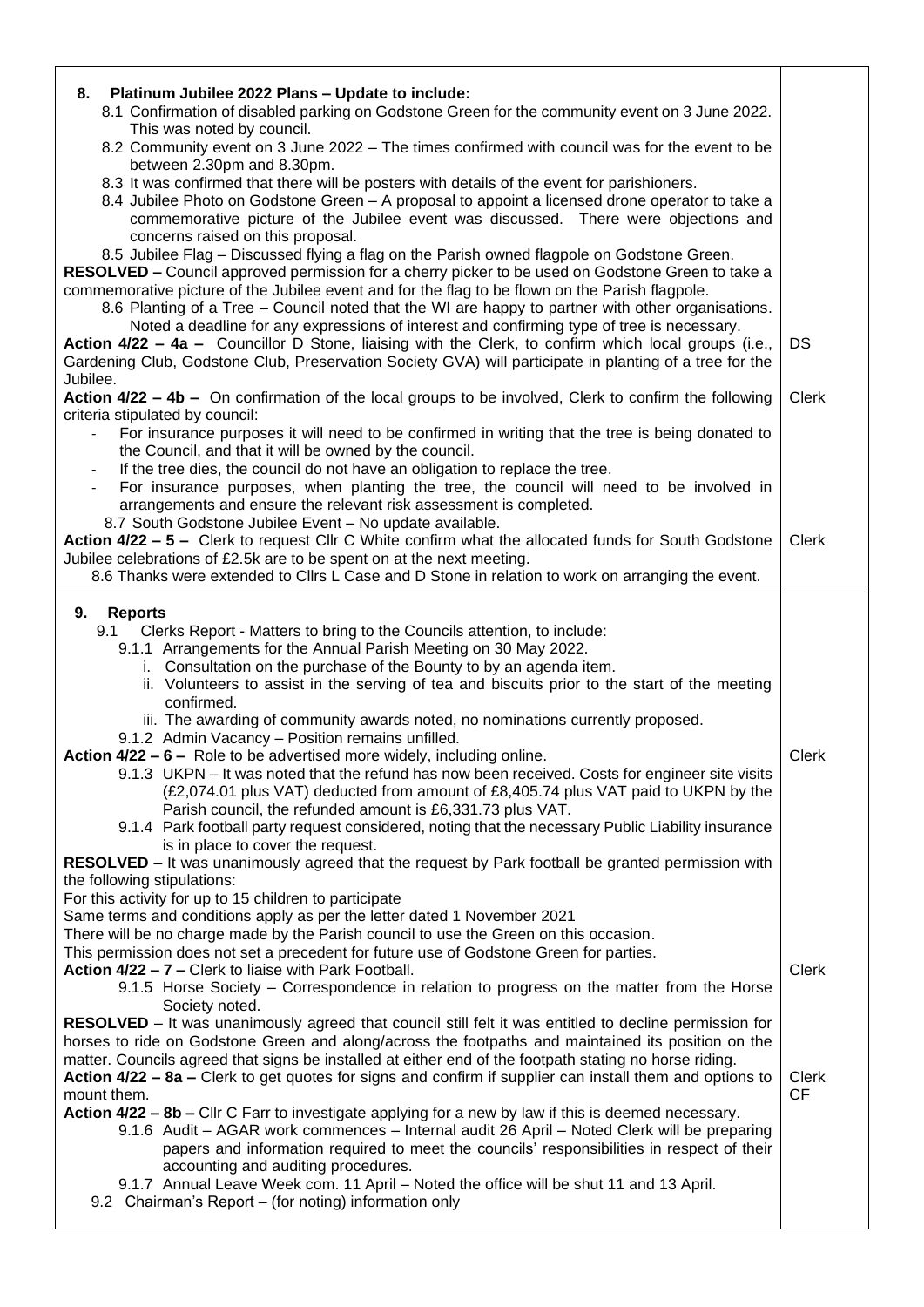| 9.2.1<br>Request from Preservation Society in relation to Greenview stone wall - The Chairman<br>stated he had been approached by the Preservation Society (PS) with the following<br>proposal:                                 |                                                                                                   |                |                               |                                                                               |                   |              |                         |
|---------------------------------------------------------------------------------------------------------------------------------------------------------------------------------------------------------------------------------|---------------------------------------------------------------------------------------------------|----------------|-------------------------------|-------------------------------------------------------------------------------|-------------------|--------------|-------------------------|
| Proposal - Employ A Pattenden to repair damage to the small retaining wall facing Bletchingley Road on<br>the edge of the Green in front of the Greenview Cottages. MS-M confirmed that AP has the appropriate<br>PL Insurance. |                                                                                                   |                |                               |                                                                               |                   |              |                         |
| Works Proposal - Source similar stone and use traditional lime mortar.                                                                                                                                                          |                                                                                                   |                |                               |                                                                               |                   |              |                         |
| Request - Council consent to carry out work at society's expense.                                                                                                                                                               |                                                                                                   |                |                               |                                                                               |                   |              |                         |
| RESOLVED - It was unanimously agreed that the council had no objection to this request.                                                                                                                                         |                                                                                                   |                |                               |                                                                               |                   |              |                         |
| Action 4/22 - 9 - Clerk to liaise with the Preservation Society.<br>Reports (for noting) from representatives on outside bodies etc<br>9.1                                                                                      |                                                                                                   |                |                               |                                                                               |                   | <b>Clerk</b> |                         |
|                                                                                                                                                                                                                                 | County Lines - Attended by Cllr D Stone - Interesting meeting and the issue is a concern<br>9.1.1 |                |                               |                                                                               |                   |              |                         |
|                                                                                                                                                                                                                                 |                                                                                                   |                |                               | in relation to protecting local youngsters. Also noted the Streetwise scheme. |                   |              |                         |
|                                                                                                                                                                                                                                 | 9.1.2                                                                                             |                |                               | Allotment Association - Attended by Cllr B Davis                              |                   |              |                         |
| <b>10 Finance Matters</b><br>10.1 Accounts for payment - MARCH accounts for payment<br>10.1.1 Cllr B Davis raised the SALC/NALC membership and if it was good value.                                                            |                                                                                                   |                |                               |                                                                               |                   |              |                         |
| <b>GPC</b><br>Ref.                                                                                                                                                                                                              | <b>Business</b>                                                                                   | <b>Invoice</b> | <b>Invoice</b><br><b>Date</b> | <b>Payment For</b>                                                            | <b>Net amount</b> | <b>VAT</b>   | <b>Invoice</b><br>Total |
|                                                                                                                                                                                                                                 | <b>Salary Payments</b>                                                                            |                |                               |                                                                               |                   |              |                         |
| G1188-<br>89                                                                                                                                                                                                                    | <b>Salaries</b>                                                                                   |                |                               | <b>MARCH Salary</b>                                                           |                   |              |                         |
| G1190                                                                                                                                                                                                                           | <b>HMRC</b>                                                                                       |                |                               | MARCH NI & Income Tax*                                                        | 1459.72           |              | 1459.72                 |
| G1191                                                                                                                                                                                                                           | <b>NEST</b><br>Pension                                                                            |                |                               | <b>MARCH Pension*</b>                                                         |                   |              |                         |
| <b>Direct Debits</b>                                                                                                                                                                                                            |                                                                                                   |                |                               |                                                                               |                   |              |                         |
| G1192                                                                                                                                                                                                                           | <b>BT</b>                                                                                         | <b>M112 NS</b> | 17-Mar-<br>22                 | Telephone and Internet                                                        | 37.95             | 7.59         | 45.54                   |
| G1193                                                                                                                                                                                                                           | <b>British Gas</b><br>Lite                                                                        | 2619428        | 09-Mar                        | Electricity                                                                   | 36.22             | 1.81         | 38.03                   |
|                                                                                                                                                                                                                                 | <b>Invoices for Payment</b>                                                                       |                |                               |                                                                               |                   |              |                         |
| G1187                                                                                                                                                                                                                           | <b>Blindley</b><br><b>Heath Cricket</b><br>Club                                                   |                |                               | Streetlight/Christmas lights<br>electricity                                   | £68.11            |              | £68.11                  |
| G1194                                                                                                                                                                                                                           | <b>SALC</b>                                                                                       | 2446           | 04/01/20<br>22                | SALC/NALC Membership                                                          | 1909.57           |              | 1909.57                 |
| G1195                                                                                                                                                                                                                           | <b>Neat Gardens</b>                                                                               | 345            | 01-Apr                        | 1st cut of year (GG, St N,<br>Sth God, BH and Bounty)                         | 1938.01           |              | 1938.01                 |
| G1196                                                                                                                                                                                                                           | 1st Godstone<br><b>Scouts</b>                                                                     |                | 25-Mar-<br>22                 | 4th Qtr rental payment                                                        | £625              |              | 625                     |
| G1197                                                                                                                                                                                                                           | <b>SES</b><br><b>Business</b><br>Water                                                            | 40             | 25/02/20<br>22                | Field Supply - Blindley<br>Heath                                              | 28.93             |              | 28.93                   |
| Salaries paid in accordance with 7. Payment of Salaries of<br>£6,103.51<br><b>TOTAL</b><br>£9.40<br>the Parish Council Financial Regulations.                                                                                   |                                                                                                   |                |                               |                                                                               | £6,112.91         |              |                         |

\*Employees/Employers total payment paid by GPC.

Invoices provided to council in advance of the meeting, two councillors checked and countersigned all invoices. **RESOLVED** – Council approved the payments list totalling £6112.91, on payment of salaries.

**Action 4/22 – 10 –** Clerk to arrange the payment of the invoices on the payments list.

10.2 Accounting Statements - Summary Financial Report to **FEBRUARY**

10.2.1 Bank Reconciliation and Income and expenditure

i. It was noted that some of the budget monitoring notes had not been updated on the Income and Expenditure R&P Sheet provided to council in advance of the meeting.

**RESOLVED** – Council approved the **FEBRUARY** Bank Reconciliation.

**Action 4/22 – 11a –** Clerk to review/update the budget monitoring notes, remove the reference to the full qtr. and recirculate the Income and Expenditure R&P Sheet for FEBRUARY. Clerk

10.2.2 Restricted Funds (incl. CIL funds) and Designated Funds Summary, to include confirmation of allocations of project funds allocations.

- i. It was raised that the totals at the bottom of the Reserves sheet did not tally with the figures stated in the column.
- ii. The Clerk stated that to carry out the reallocation of restricted and designated funds as agreed at the March meeting and as summarised in the notes provided to council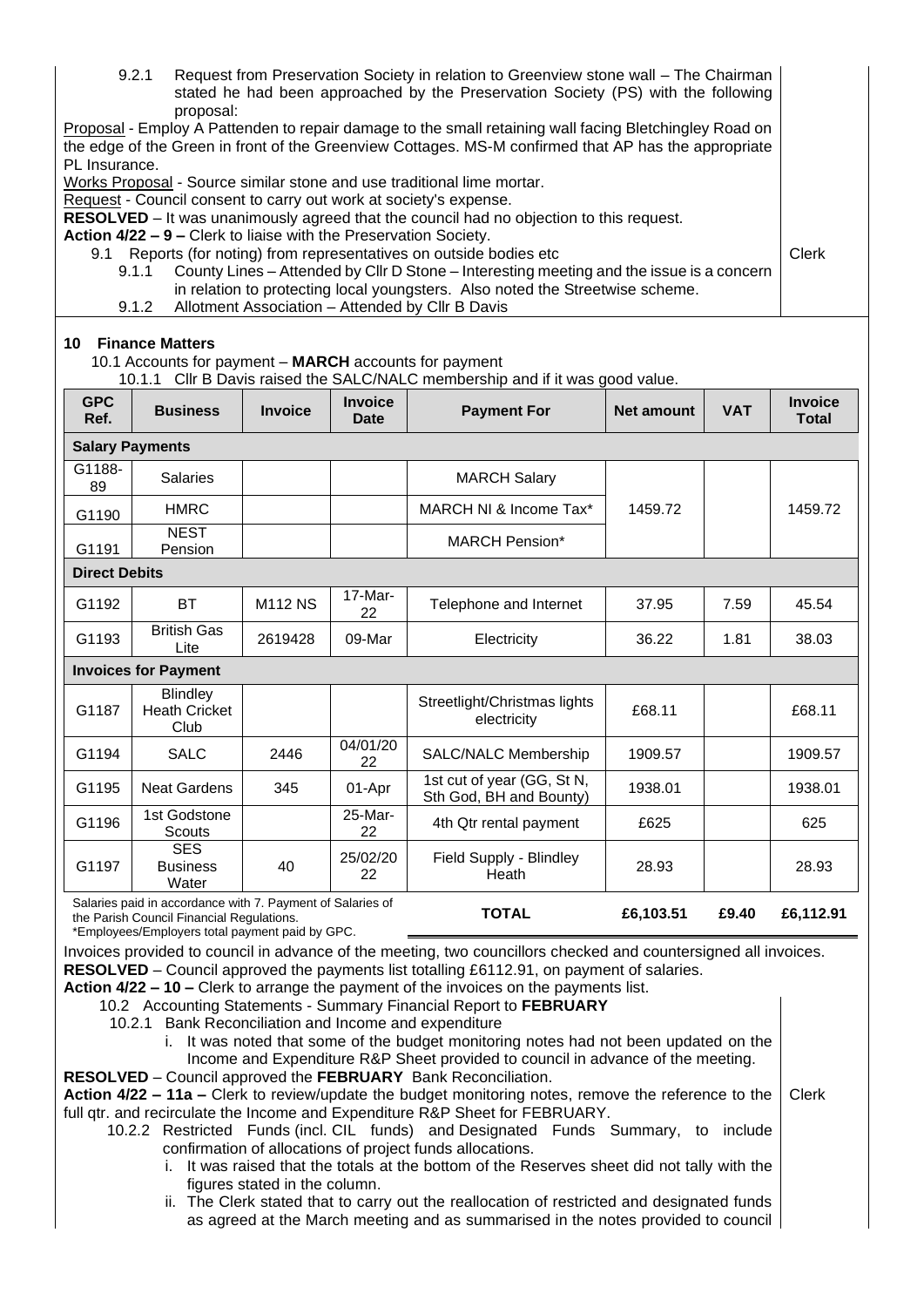#### for the April meeting and shown below (Table A), there had been a number of virements (Table B): Table A

| <u>i abie A</u>                               |            |
|-----------------------------------------------|------------|
| <b>Allocation Agreed March 2022</b>           |            |
| The children's playground on Godstone Green   | 113,521.00 |
| Platinum Jubilee celebration                  | 5,000.00   |
| Path on Godstone Green                        | 3,000.00   |
| B/Heath height barrier and car park repairs   | 4,500.00   |
| Restoration of Godstone sign                  | 500.00     |
| Further work on local plan                    | 1,944.00   |
| Neighbourhood plan                            | 3,000.00   |
| Memorial Benches (across the Parish)          | 881.00     |
| Blindley Heath donated land                   | 1,500.00   |
| Defence of Godstone Green maintenance         | 1,000.00   |
| Horses on the Green                           | 1,500.00   |
| <b>Bounty</b>                                 |            |
| Bounty purchase (Council's associated costs)  |            |
| <b>Surveyors Fees</b>                         | 1,500.00   |
| <b>Legal Fees</b>                             |            |
| Land Registry Fees                            |            |
| <b>PWLB</b> Fee                               |            |
| Drain survey Bounty/pavilion                  |            |
| Disconnect Elec. Bounty from Endeavour        |            |
| Bounty purchase legal fees                    |            |
| Review for FY2023-24/No funds allocated       |            |
| Hilly Fields replacement fence                |            |
| Waggon pond major overhaul                    |            |
| Allotment - Installation of Water             |            |
| Unauthorised Car park at Enterdent            |            |
| Hilly field carpark future development        |            |
| Way leaves project professional fees          |            |
| Removal of area from common land Enterdent    |            |
| Godstone green car park maintenance           |            |
| Treatment of grass on Godstone green          |            |
| <b>Blindley Heath SSSI management</b>         |            |
| No funds allocated and no review date         |            |
| proposed                                      |            |
| Clarifying the Pavilion                       |            |
| Repair of damaged fence in burial ground      |            |
| Allotment - Easement by prescription          |            |
| Footpath repairs across the parish            |            |
| Tilburstow common (not trees) paths signs etc |            |
| Removed                                       |            |
| Replace bus shelter South Godstone            |            |
|                                               |            |

| Table B                      |              |                                    |                |             |                                             |  |
|------------------------------|--------------|------------------------------------|----------------|-------------|---------------------------------------------|--|
| Amount                       | From<br>$**$ | <b>Item/Fund</b>                   | <b>Action</b>  | To<br>$***$ | Item/Fund                                   |  |
| £1k                          | D            | Horse Pond                         | Return<br>to   | G           |                                             |  |
| £2k                          | D            | Burial Ground<br>Long-term<br>fund | Return<br>to   | G           |                                             |  |
| £28,334.22                   | G            |                                    | Allocate<br>to | D           | Playground<br>project                       |  |
| £1.5k                        | G            |                                    | Allocate<br>tΩ | D           | <b>Horses</b><br>on<br>the Green            |  |
| £1k                          | G            |                                    | Allocate<br>to | D           | Defence<br>of<br>Godstone<br>Green          |  |
| £1,546.07                    | G            |                                    | Allocate<br>to | D           | N/hood Plan                                 |  |
| £2k                          | R            | Burial<br>Ground<br>Path           | Return<br>to   | R           | 2019 CIL                                    |  |
| £6,072.92                    | R            | 2021 CIL                           | Allocate<br>to | R           | Playground<br>project                       |  |
| £12,714.88                   | R            | 2020 CIL                           | Allocate<br>to | R           | Playground<br>project                       |  |
| £14,565.34                   | R            | 2019 CIL                           | Allocate<br>to | R           | Playground<br>project                       |  |
| £1,195                       | R            | 2019 CIL                           | Allocate<br>to | R           | Blindley<br>Heath<br>Car<br>Park Barrier    |  |
| £500<br>$\ddot{\phantom{0}}$ | R            | <b>Fete Grant</b>                  | Allocate<br>to | R           | Restoration<br>wooden<br>Ωf<br>village sign |  |

\*\* D = Designated Fund

 $G =$  General Fund

R = Restricted Fund

Path in Godstone church yard 

and updates required to the spreadsheet to allocate funds as per the councils' instructions and agreed that a review of the sheet was required and sensible.

iii. The Clerk stated that due to the number of changes that have recently been made, a Finance committee meeting would be valuable.

**Action 4/22 – 11b –** Clerk to investigate what has caused the Reserves sheet totals, showing reserves for FEBRUARY, not to tally and recirculate the information with clarification on what the issue had been. **Action 4/22 – 11c –** Finance Committee meeting to be arranged as soon as practicable. Clerk

iv. Due to review required, items raised in meeting notes requesting confirmation from council, postponed to next meeting (noted in item 14.3 for next meeting) Clerk

**11 Greens, Commons and Land**, to include:

- 11.2 **Inspection Reports** Paper copy of Burial Ground report provided to Clerk at meeting.
- 11.3 **Godstone**
	- 11.3.1 Removal of tree saplings growing in the wall of the wagon pond (noting Preservation Society offer of a donation to complete the task).

**RESOLVED** – Council instructed that the maintenance contractor carry out the task, noting instructions to specifically request that the saplings growing from the brick wall of the wagon pond be cut of flush with the brick work. No work to remove any further part that continues into the wall to be carried out to ensure that the brick wall is not damaged.

**Action 4/22 – 12 –** Clerk to liaise with contractor to remove saplings.

11.3.2 Requests in relation to Godstone Green (Use of the Green (various) and Memorial plaque) **Godstone Village Fete and Donkey Derby Committee** – Request permission to use the Village Green for this year's Fete and Donkey Derby, on the Summer Bank Holiday Monday 29th August 2022 and use of the Green on Saturday 27th and Sunday 28<sup>th</sup> to mark out the track, positions for stallholders and other preparations for the day. We will Clerk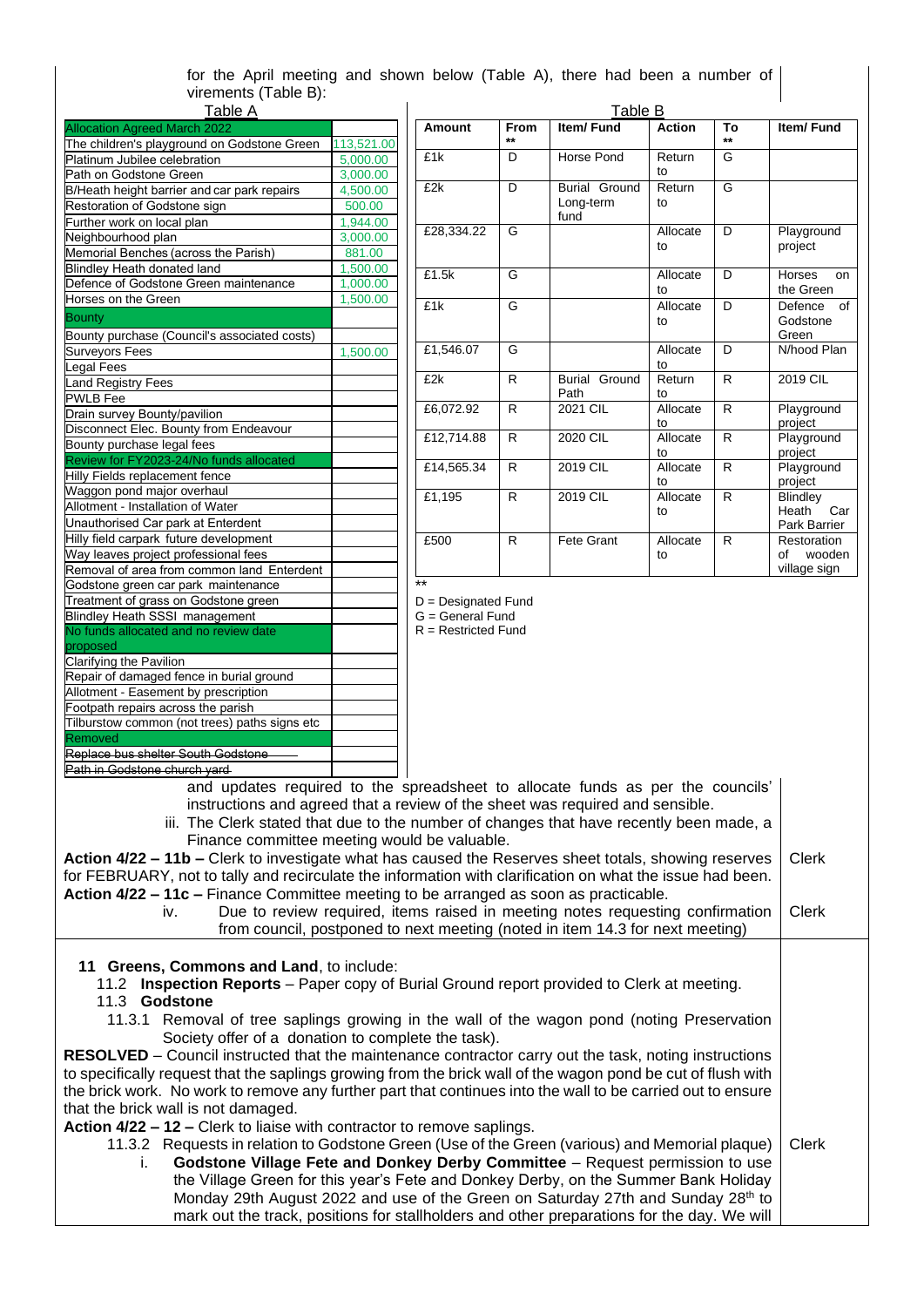be taking out an insurance policy to cover for the event. The Church would like to have a service on the Green on Sunday 28th August. **RESOLVED** – Council approved the request noting the standard T&C's and insurance requirements. Council Commented: The condition of the pavilion used for the Fete was discussed by the council who lease the building to the Sports Association, noting the obligations of the lease should be observed; Council would like a key for the building and questioned the installation of steel sheets on the doors. ii. **Bikeability** – Bikeability Level 2 cycle training for Godstone Village School pupils - Request for permission to use Footpath 126, W/c 23 May 2022 (Mon to Friday) *(three sessions per day), each group 8 pupils and two instructors,* Times: 09:00-10:25 group 1, 10:50-12:15 group 2, and 13:15 to 14:40 group 3 **RESOLVED** – Council approved the request noting the standard T&C's and insurance requirements. iii. **Request to use Godstone Green** - Dog training classes (one evening per week or a Sunday morning during the spring and summer months) Stated would be able to fence off an area using football spikes and barrier fencing rolls, maximum of 4 dogs per class who would all be with their handlers, qualified and hold public liability insurance [www.mindsetdogtraining.co.uk](http://www.mindsetdogtraining.co.uk/) **RESOLVED** – Council declined permission for Godstone Green to be used for dog training classes. iv. **Memorial Tree** – Plaque request. **RESOLVED** – Council approved the request and Clerk delegated to liaise on details (size, fixing, placement etc.) **Action 4/22 – 13a –** Clerk to liaise with organisations who have made requests to use Godstone Green. **Action 4/22 – 13b –** Cllr D Stone to liaise with Godstone Club Chairman K Ward in relation to concerns about the Pavilion. 11.3.3 It was noted that the village sign (Godstone Hill) is still safe and waiting to be returned/reinstalled. 11.3.4 It was noted that the wooden village sign (Godstone Green) was safe in the Bounty and potential restoration arrangements were being considered by local crafts people. 11.4 **Hilly fields** 10.4.1 Noted correspondence on water company activity on land adjacent to the Hilly Field. **11.5 Allotments** 10.4.1 **MOTION** - Delegate decisions on minor requests in relation to the running of the allotments, i.e., for the erection of greenhouses or keeping of chickens to the Clerk and Councillor(s) allocated responsibility to monitor the allotments, reviewing the delegated responsibility annually. (Proposed: Cllr B Davis; Seconded: Cllr L Case) Motion not discussed as Cllrs did not recall the request. **Action 4/22 – 13 –** Clerk to provide email trail on motion. 10.4.2 Plot 33 request to have a small green house 6x6 (8% of allotment) **RESOLVED** – Council approved the request noting the conditions as per the tenancy agreement. **Action 4/22 – 14 –** Clerk to liaise with the allotment holder. 10.4.3 Working with the allotment association **Action 4/22 – 15 –** Clerk, Cllrs B Davis and L Case to arrange a meeting to review the Association and Councils working relationship as no formal arrangements agreed whist the Association established itself. Proposals to be referred to full council for confirmation. 11.6 **Tilburstow Hill/The Enterdent** 10.6.1 Tree care (to include ensuring recycling and rubbish vehicles can access area and clearing public footpath) i. It was noted that Cllr C Farr had circulated a report on concerns. Concerns about trees on SSSI on to A22 included. Large fallen tree roots noted. ii. It was noted that Cllr J Gardner had visited area and reported 4 tress requiring work. **Action 4/22 – 16 –** Clerk to arrange for Cllrs C Farr and J Gardner to meeting tree contractor to discuss tree works and confirm proposed work, including clearing of the trees across the footpath. **Action 4/22 – 17 –** Initial enquiries in relation to a tree survey and confirmation of area of survey to be arranged. **11.7 South Godstone –** Noted earlier request for Jubilee arrangements being paid for by Parish funds allocated. **11.8 Blindley Heath** 10.8.1 Lamp – Inspected and the head is broken and needs replacing, awaiting quote. 10.8.2 Donated Land i. It is proposed that the council cover its own legal fees. ii. It was noted that there will be meadowland to cut probably once a year. ii. There is no public footpath on the land and will be a nature area. **Action 4/22 – 18 –** Agree legal fees and appointing a solicitor at the next meeting. Clerk DS Clerk Clerk Clerk, BD and LC Clerk, JG and CF Clerk Full Council **12 Burial Grounds and Memorials**